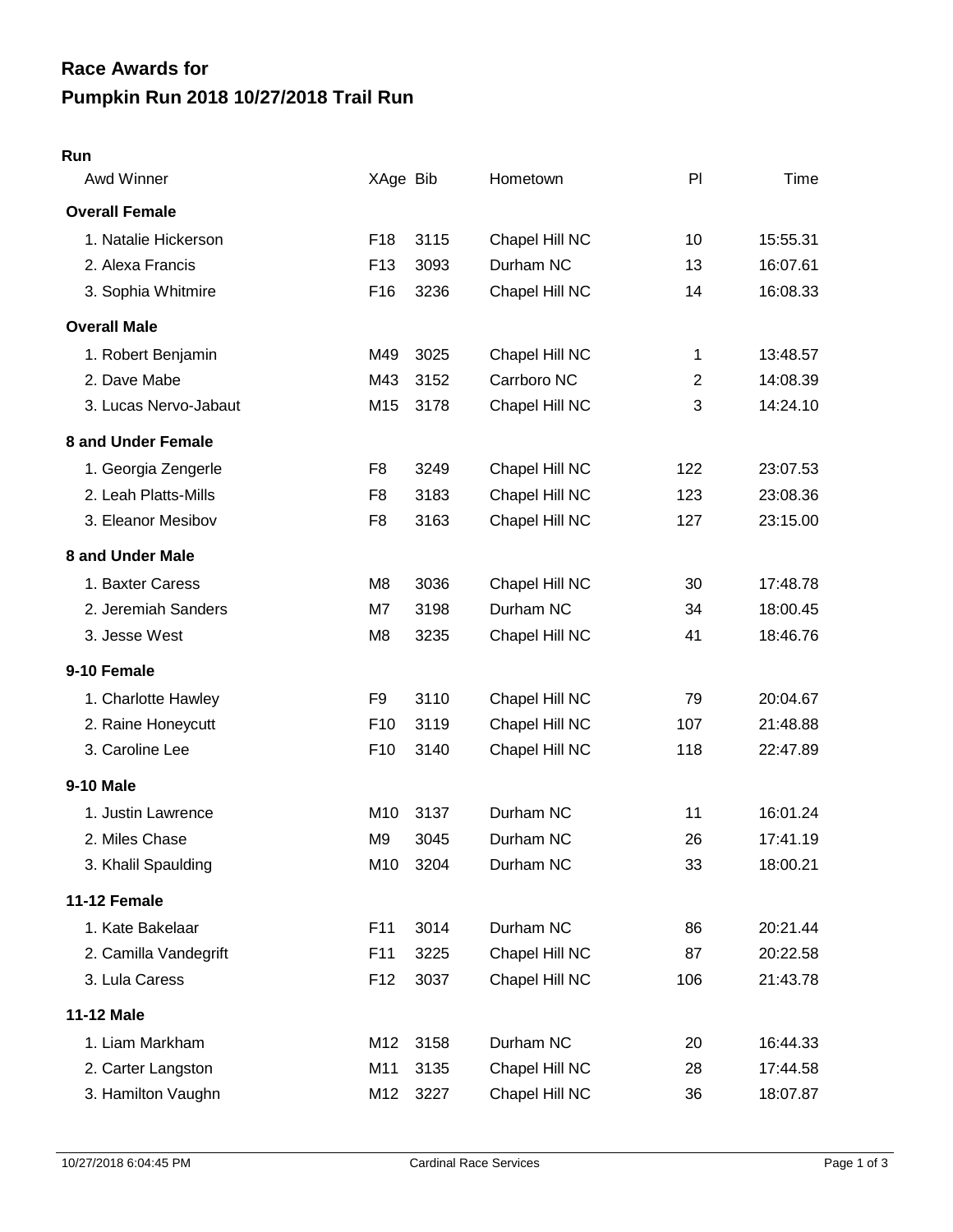## **13-14 Female**

| 1. Lilly Clemmons         | F <sub>13</sub> | 3048 | Durham NC        | 27             | 17:44.21 |
|---------------------------|-----------------|------|------------------|----------------|----------|
| 2. Chenoah Summerlin-Long | F14             | 3215 | Chapel Hill NC   | 80             | 20:05.20 |
| 3. Kyla Crumpler          | F <sub>13</sub> | 3058 | Durham NC        | 88             | 20:25.43 |
| <b>13-14 Male</b>         |                 |      |                  |                |          |
| 1. Robert Benjamin        | M13             | 3024 | Chapel Hill NC   | 6              | 15:11.72 |
| 2. Ben Esther             | M14             | 3079 | Chapel Hill NC   | 9              | 15:53.11 |
| 3. Jackson Steffens       | M13             | 3207 | Durham NC        | 18             | 16:25.33 |
| 15-19 Female              |                 |      |                  |                |          |
| 1. Virginia Pridgen       | F <sub>15</sub> | 3185 | Carrboro NC      | 16             | 16:11.99 |
| 2. Caroline Hammond       | F <sub>15</sub> | 3098 | Chapel Hill NC   | 54             | 19:34.09 |
| 3. Ellie Windham          | F16             | 3242 | Chapel Hill NC   | 70             | 19:44.55 |
| 15-19 Male                |                 |      |                  |                |          |
| 1. keegan clossick        | m15             | 3049 | Chapel Hill NC   | 4              | 14:30.01 |
| 2. Leif Rasmussen         | M16             | 3189 | Chapel Hill NC   | 5              | 15:08.83 |
| 3. Owen Althouse          | M16             | 3007 | Chapel Hill NC   | 8              | 15:47.17 |
| 20-29 Female              |                 |      |                  |                |          |
| 1. Karen Bulaklak         | F <sub>28</sub> | 3034 | Chapel Hill NC   | 114            | 22:29.50 |
| 2. Riley Dixon            | F <sub>24</sub> | 3075 | Carrboro NC      | 121            | 23:07.36 |
| 20-29 Male                |                 |      |                  |                |          |
| 1. Ben Watkin             | M26             | 3234 | Durham NC        | 37             | 18:11.23 |
| 2. Steini Davidsson       | M20             | 3066 | Chapel Hill NC   | 120            | 23:06.42 |
| <b>30-39 Female</b>       |                 |      |                  |                |          |
| 1. Rebecca Marino         | F30             | 3155 | Carrboro NC      | 78             | 20:04.06 |
| 2. Patricia Silveyra      | F37             | 3203 | Durham NC        | 102            | 21:21.92 |
| 30-39 Male                |                 |      |                  |                |          |
| 1. Michael Barnard        | M34             | 3019 | Durham NC        | 15             | 16:09.00 |
| 2. Phil Schuett           | M36             | 3199 | Morrisville NC   | 49             | 19:10.68 |
| 40-49 Female              |                 |      |                  |                |          |
| 1. Millie Barritt         | F42             | 3021 | Chapel Hill NC   | 21             | 16:51.58 |
| 2. Elizabeth Steffens     | F41             | 3206 | <b>DURHAM NC</b> | 35             | 18:05.29 |
| 40-49 Male                |                 |      |                  |                |          |
| 1. Marc Desormeau         | M48             | 3074 | Chapel Hill NC   | $\overline{7}$ | 15:36.47 |
| 2. James Markham          | M42             | 3157 | Durham NC        | 12             | 16:02.36 |
| 50-59 Female              |                 |      |                  |                |          |
| 1. Joan Nesbit Mabe       | F <sub>56</sub> | 3179 | Carrboro NC      | 17             | 16:21.91 |
| 2. Tina Wallace           | F <sub>50</sub> | 3256 | <b>GRAHAM NC</b> | 104            | 21:31.73 |